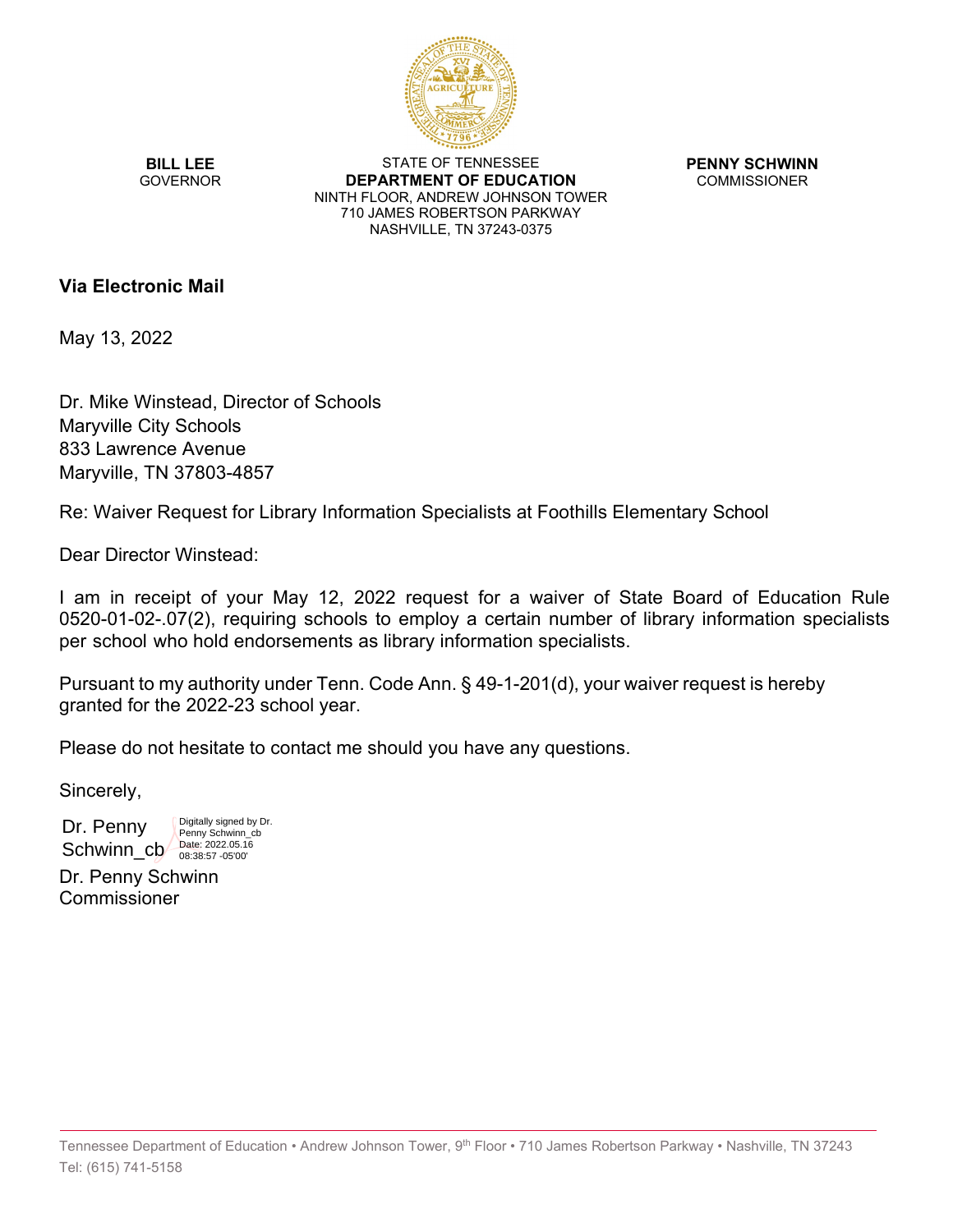Tennessee Department of Education - Office of The Commissioner



710 James Robertson Parkway - Andrew Johnson Tower,  $9^{th}$  Floor - Nashville, TN 37243

# **Local Education Agency Waiver Request**

Pursuant to Tennessee Code Annotated § 49-1-201(d), upon application by the local education agency for one (1) or more of its schools, the commissioner of education may waive any state board rule or statute that inhibits or hinders the LEA's ability to meet its goals or comply with its mission. Please submit completed forms to [Commissioner.Schwinn@tn.gov](mailto:Commissioner.Schwinn@tn.gov). Following review by the commissioner, the district will be notified in writing if the waiver request is approved or denied. Unless otherwise stated, all waivers granted by the commissioner shall be granted for one year terms.

Waivers may **not** be granted by the commissioner for regulatory or statutory requirements related to:

- (A) Federal and state civil rights;
- (B) Federal, state and local health and safety;
- (C) Federal and state public records;
- (D) Immunizations;
- (E) Possession of weapons on school grounds;
- (F) Background checks and fingerprinting of personnel;
- (G) Federal and state special education services;
- (H) Student due process;
- (I) Parental rights;
- (J) Federal and state student assessment and accountability;
- (K) Open meetings;
- (L) Educators' due process rights;
- (M) Reductions in teachers' salaries;
- (N) Employee rights, salaries and benefits; and
- (O) Licensure of employees.

## **Local Education Agency:**

**Maryville City Schools** 

### **School Information (if applicable):**

School Name: \_\_\_\_\_\_\_\_\_\_\_\_\_\_\_\_\_\_\_\_\_\_\_\_\_\_\_\_\_\_\_\_\_\_\_\_\_\_\_\_\_\_\_\_\_\_\_\_\_\_\_\_\_\_\_\_\_\_\_\_\_\_\_\_\_\_\_\_\_\_\_\_\_\_\_\_\_\_\_\_\_\_\_\_\_\_\_\_\_\_\_\_\_\_\_\_\_\_\_\_\_\_\_\_ Foothills Elementary

Street: 520 Sandy Springs Road **Figure 20 Structure 20 Sandy Springs Road** 

City: \_\_\_\_\_\_\_\_\_\_\_\_\_\_\_\_\_\_\_\_\_\_\_\_\_\_\_\_\_\_\_\_\_\_\_\_\_\_\_\_\_\_\_\_\_\_\_\_\_\_\_\_\_\_\_\_\_ Zip Code: \_\_\_\_\_\_\_\_\_\_\_\_\_\_\_\_\_\_\_\_ Maryville 37803